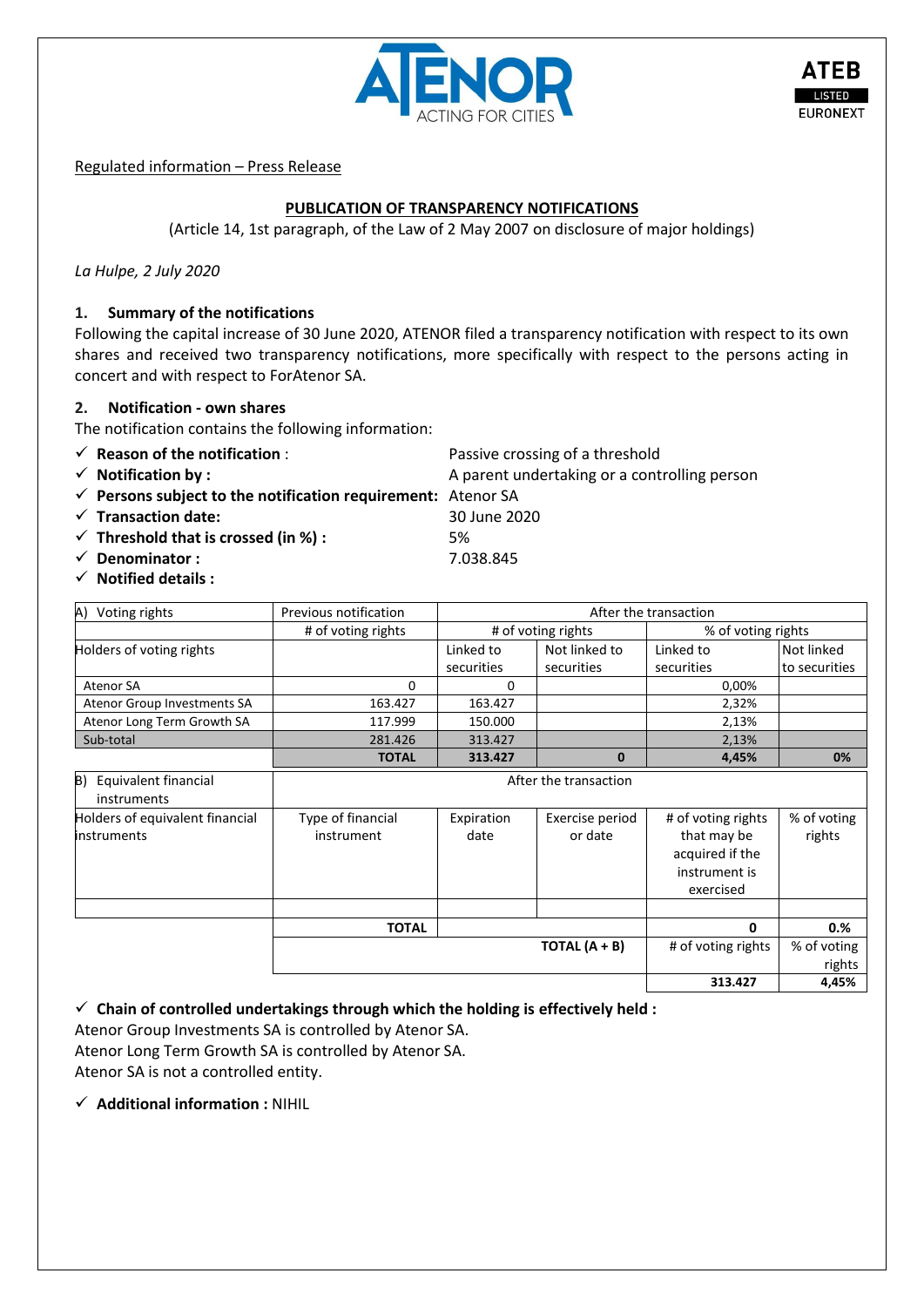

controlling person

Iberanfra (STAK), Stéphan Sonneville SA, Stéphan

Sonneville, Luxempart SA, ForAtenoR SA

**2.307.691 32,79%**

# **3. Notification – persons acting in concert**

The notification contains the following information:

- ✓ **Reason of the notification** : Passive crossing of a threshold
- ✓ **Notification by :** Persons acting in concert / a parent undertaking or a
- ✓ **Persons subject to the notification requirement:** Alva SA, Philippe Vastapane, Patricia Vastapane, 3D NV,
- ✓ **Transaction date:** 30 June 2020
- ✓ **Threshold that is crossed (in %) :** 35%
- ✓ **Denominator :** 7.038.845
- ✓ **Notified details :**

| C) Voting rights                       | Previous notification | After the transaction |                 |                                |                       |
|----------------------------------------|-----------------------|-----------------------|-----------------|--------------------------------|-----------------------|
|                                        | # of voting rights    | # of voting rights    |                 | % of voting rights             |                       |
| Holders of voting rights               |                       | Linked to             | Not linked to   | Linked to                      | Not linked            |
|                                        |                       | securities            | securities      | securities                     | to securities         |
| Philippe Vastapane                     | 0                     | 0                     |                 | 0,00%                          |                       |
| Patricia Vastapane                     | $\Omega$              | $\Omega$              |                 | 0,00%                          |                       |
| Alva SA                                | 521.437               | 521.437               |                 | 7,41%                          |                       |
| Sub-total                              | 521.437               | 521.437               |                 | 7,41%                          |                       |
| STAK Iberanfra                         | $\Omega$              | 0                     |                 | 0,00%                          |                       |
| 3D NV                                  | 521.437               | 521.437               |                 | 7,41%                          |                       |
| Sub-total                              | 521.437               | 521.437               |                 | 7,41%                          |                       |
| Stéphan Sonneville                     | $\Omega$              | 0                     |                 | 0,00%                          |                       |
| Stéphan Sonneville SA                  | 150.500               | 150.500               |                 | 2,14%                          |                       |
| Sub-total                              | 150.500               | 150.500               |                 | 2,14%                          |                       |
| Luxempart SA                           | 521.437               | 521.437               |                 | 7,41%                          |                       |
| <b>ForAtenoR SA</b>                    | 592.880               | 592.880               |                 | 8,42%                          |                       |
|                                        | <b>TOTAL</b>          | 2.307.691             | $\mathbf{0}$    | 32,79%                         | 0%                    |
| D) Equivalent financial<br>instruments | After the transaction |                       |                 |                                |                       |
| Holders of equivalent financial        | Type of financial     | Expiration            | Exercise period | # of voting rights             | % of voting           |
| <b>instruments</b>                     | instrument            | date                  | or date         | that may be<br>acquired if the | rights                |
|                                        |                       |                       |                 | instrument is                  |                       |
|                                        |                       |                       |                 | exercised                      |                       |
|                                        |                       |                       |                 |                                |                       |
|                                        | <b>TOTAL</b>          |                       |                 | $\mathbf{0}$                   | 0.%                   |
|                                        |                       |                       | TOTAL $(A + B)$ | # of voting rights             | % of voting<br>rights |

#### ✓ **Chain of controlled undertakings through which the holding is effectively held :**

- Alva SA is controlled by Les Viviers SA, a company incorporated under Luxembourg law. Les Viviers SA is controlled by:
	- $\triangleright$  Mr Philippe Vastapane
	- ➢ Mrs. Patricia Vastapane
- 3D NV is controlled by « stichting administratiekantoor » Iberanfra.
- « stichting administratiekantoor » Iberanfra is not a controlled entity.
- Stéphan SONNEVILLE SA is controlled by Mr Stéphan Sonneville.
- Luxempart SA : nor entity or physocal person has ultimate control of Luxempart SA. However, Luxempart SA has a reference shareholder which is Foyer Finance SA, a company incorporated under Luxembourg law.
- ForAtenoR SA is controlled by Alva SA, 3D NV, Stéphan Sonneville SA & Luxempart SA.
- ✓ **Additional information :** NIHIL